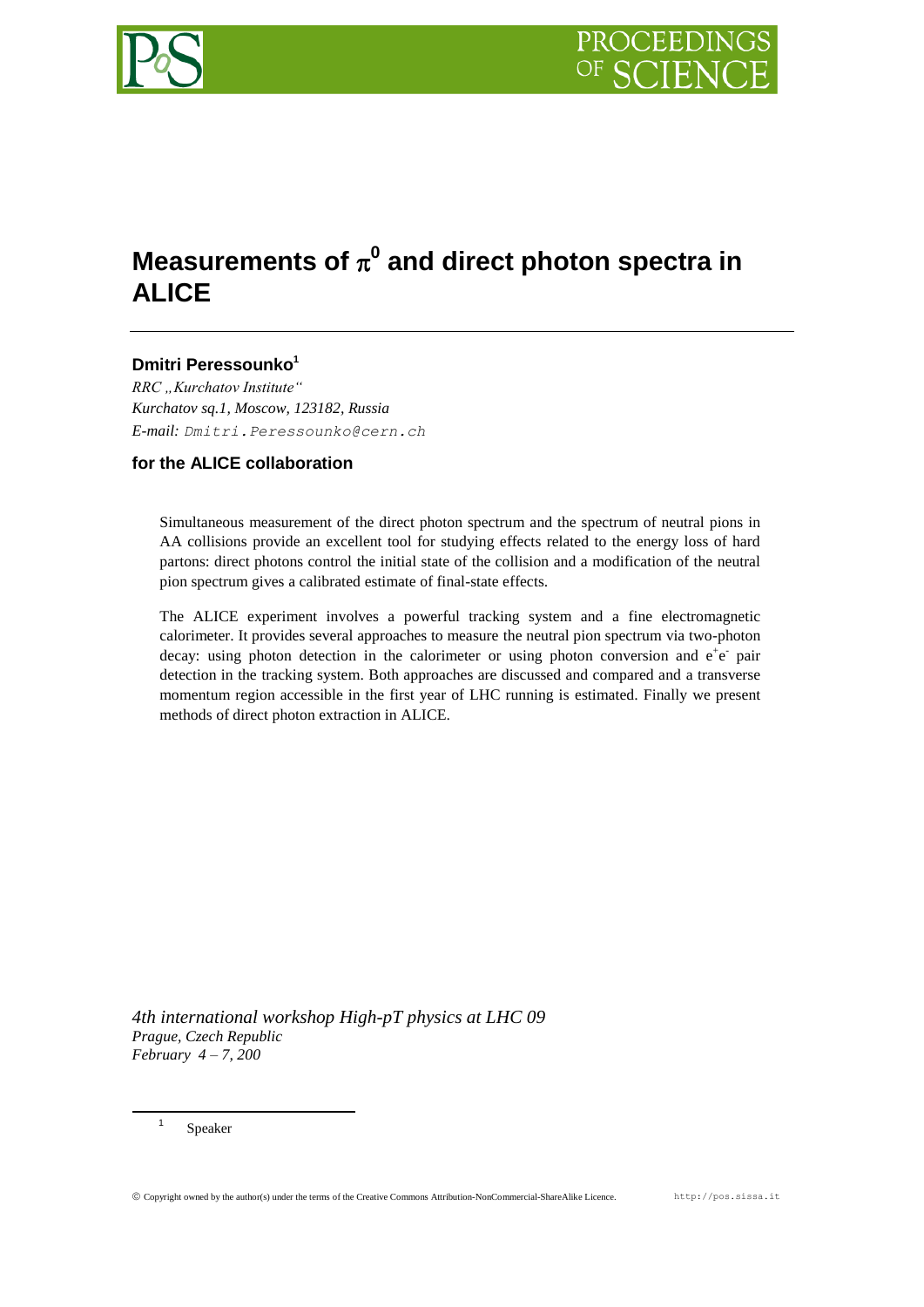## **1. Introduction**

Measuring the  $\pi^0$  spectrum at high transverse momentum is one of the most straightforward ways to explore energy loss of hard partons in A+A collisions. Relative simplicity of this measurement was the reason why the jet quenching was first observed at RHIC as a suppression of the  $\pi^0$  spectrum in Au+Au collisions at 130 GeV [1]. Later the hadron spectra and two-hadron correlations were measured in d+Au and Au+Au collisions by 4 RHIC experiments [2] proving that the observed suppression is a final state effect.

A detailed study of the suppression of hard  $\pi^0$ s was performed mainly by the PHENIX experiment which has a powerful electromagnetic calorimeter. Presently the nuclear modification factors  $R_{AA}$  for  $\pi^0$  and other hadrons were measured for different collision energies and colliding species [3,4]. An energy scan demonstrated similar suppression of the  $\pi^0$  yield at transverse momentum  $p_t > 6$  GeV/c at  $\sqrt{s_{NN}}$ =62 and 200 GeV. A scan over different colliding systems, Au+Au and Cu+Cu, at the same colliding energy revealed the scaling of the suppression over the number of participants and not over the system size [4]. Unfortunately, it was shown that one can not distinguish between different parton energy loss schemes using the integrated  $R_{AA}$  [5]: all models predict almost identical  $p_t$  and centrality dependence of the  $R_{AA}$ . Therefore it was suggested to study the suppression of the  $\pi^0$  spectrum in AA collisions with respect to the reaction plane. The yield of  $\pi^0$  indeed shows considerable anisotropy up to the highest measured  $p_t$  [6]. The anisotropy at  $p_t > 5$  GeV/c can hardly be interpreted as collective flow, and probably can be used to disentangle different energy loss mechanisms [5].

Direct photons provide another quite important insight into the energy loss of the hard parton. Using direct photons one can test the initial state of the AA collision and look at the possible modification of the parton distribution functions in nuclei. Analyses performed by the PHENIX experiment demonstrated that the yield of direct photons in AA collisions scales with the number of binary nucleus-nucleus collisions  $N_{bc}$  at all energies and all colliding species (Au+Au, Cu+Cu, d+Au) except probably the very high  $p_f \sim 20$  GeV/c region in Au+Au collisions at top RHIC energy [4]. It is not clear yet whether this decrease of direct photon  $R_{AA}$  can be attributed to the isospin or EMC effect, a suppression of the contribution of fragmentation photons or to the difficulties in handling overlapping showers from  $\pi^0$  decays in the calorimeter.

Another large experiment at RHIC – STAR – has also measured  $\pi^0$  and direct photon spectra using several techniques: photon measurement with the electromagnetic calorimeter and through the photon conversion on the material of the inner detectors and beam pipe, which provide some amount of material (~8% of the radiation length  $X_0$ ). STAR has measured the spectrum of neutral pions with both these techniques [7]. Both measurements agree with each other and with the PHENIX result. Besides the measurement of the  $\pi^0$  spectrum itself, this result proves that the conversion technique can be successfully used for a photon measurement in the heavy ion environment.

Below we discuss the ability of the ALICE experiment to perform a similar analysis in a new energy regime – at the LHC. We concenrtate on PHOS and the conversion tracking technique. A full evaluation of the EMCAL capabilities has not yet been performed.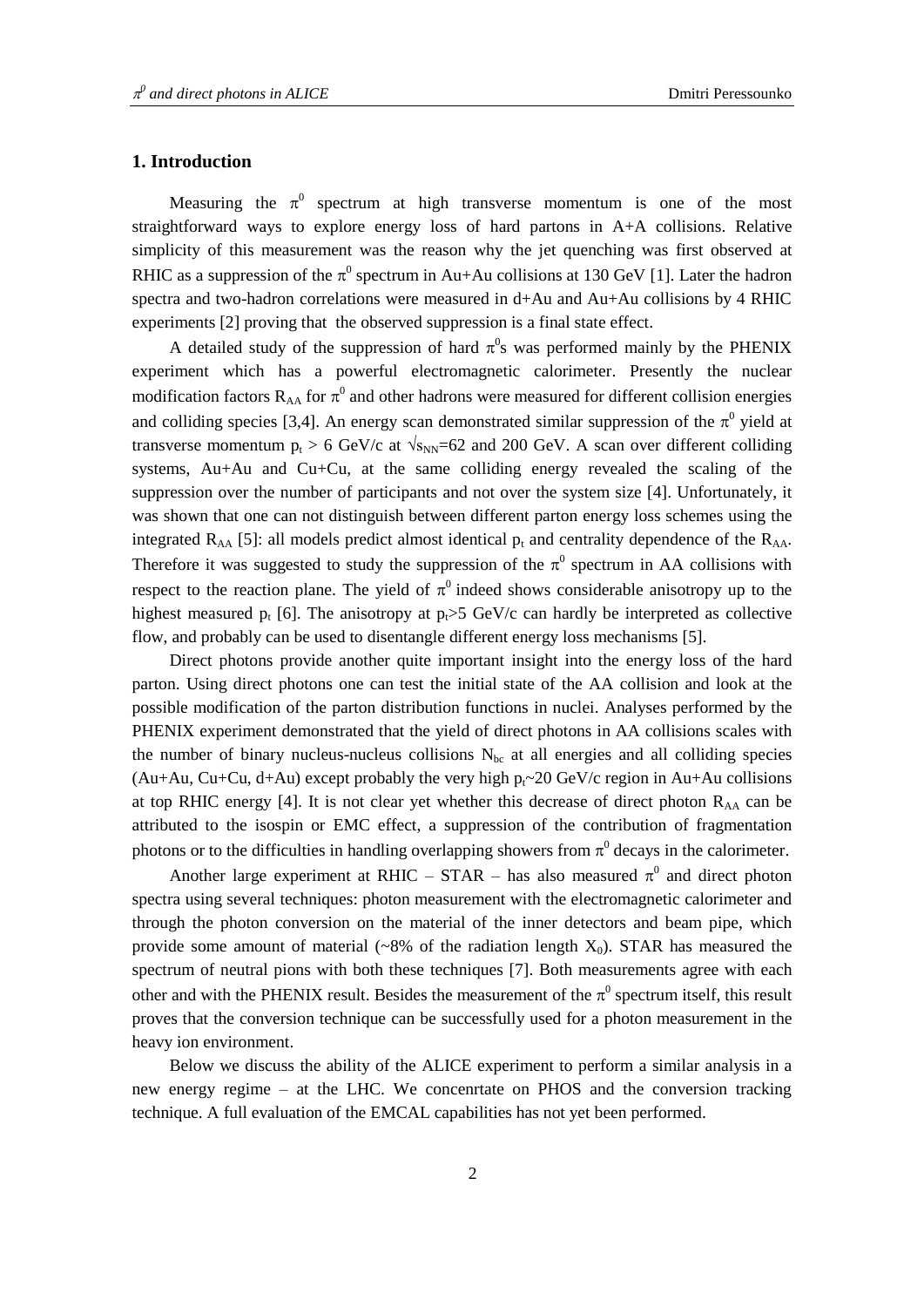#### **2. ALICE setup**

A detailed description of the ALICE setup can be found in [8]. We present a schematic view of the cross section of the ALICE setup at central rapidity in Fig.1. Detectors, which will be installed and participate in the run 2009 are shown as filled boxes, while empty boxes represent parts of detectors which will be installed in the next few years.



**Figure 1:** Cross-section of the ALICE setup at  $\eta=0$ .

The tracking system of the ALICE experiment is based on the Inner Tracking System (ITS) and the Time Projection Chamber (TPC), particle identification is improved with a Transition Radiation Detector (TRD) and a Time Of Flight detector (TOF). In addition ALICE has two electromagnetic calorimeters: PHOton Spectrometer (PHOS) and EMCAL. Note that holes are made in the TRD and TOF detectors just in front of 3 PHOS modules to minimize the amount of material before the calorimeter. Main physics goal of the PHOS detector is measuring the neutral meson and direct photon spectrum at low and medium  $p_t$ , so it has a fine granularity, excellent energy and position resolution but limited acceptance [9]. EMCAL is designed mainly for studying high  $p_t$  physics (photons, mesons and jets) therefore it has limited resolution but larger acceptance [10].

Thanks to the variety of detectors in ALICE one can apply different approaches of photon measurement: photon detection either in PHOS or EMCAL calorimeters, or detection via photon conversion into  $e^+e^-$  pair on the material of the inner tracking detectors or beam pipe. Measuring photons in the calorimeters provides high efficiency and good energy resolution but a limited acceptance. Measuring photons through conversion we increase the acceptance but decrease the detection efficiency due to the small amount of material  $(\sim 5\% \text{ X}_0)$  before the TPC.

The expected characteristics of the ALICE electromagnetic calorimeters and the conversion approach are summarized in the Table 1. Both energy and position resolutions of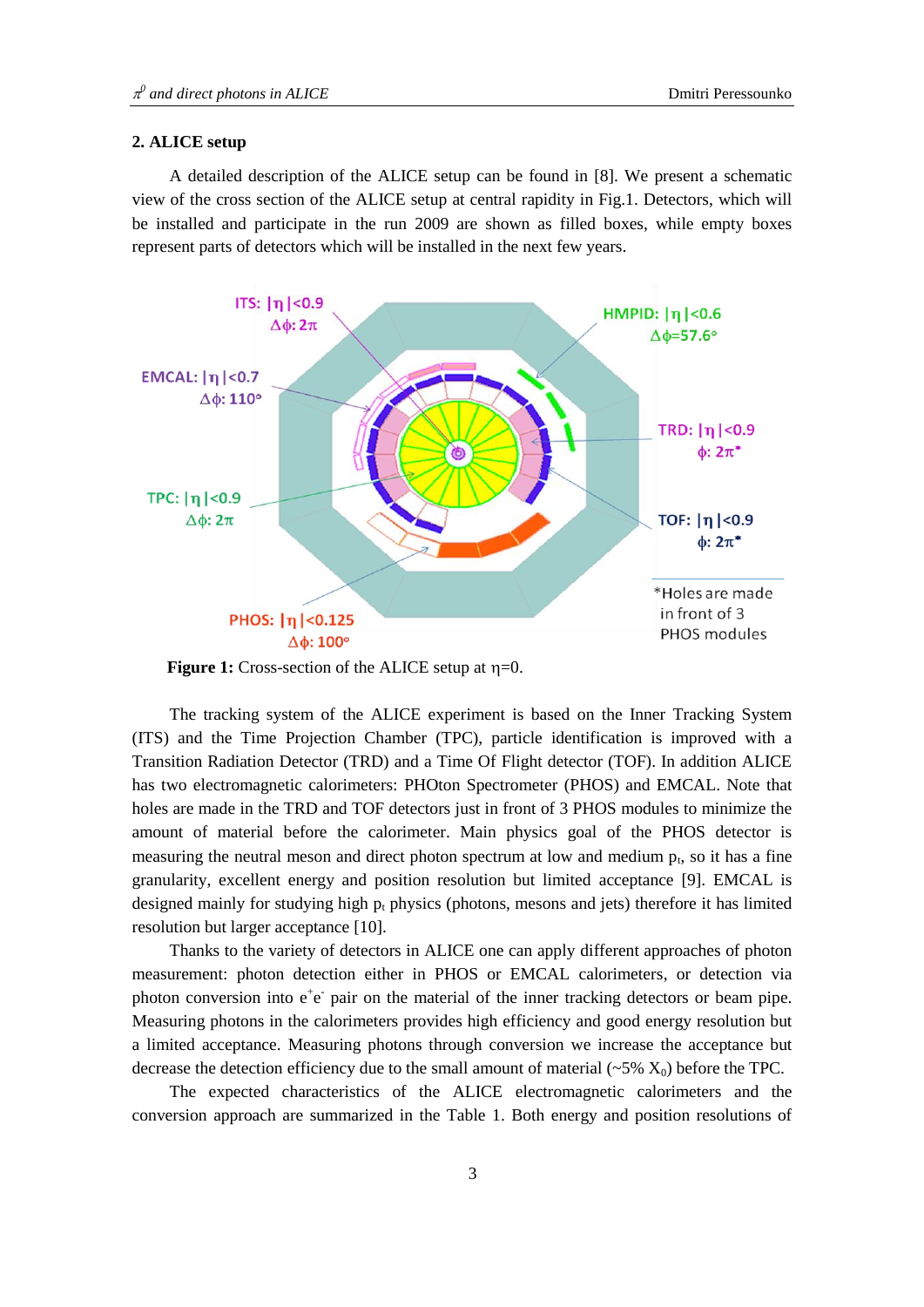|                                     | <b>PHOS</b>                                                      | <b>EMCAL</b>                                                     | $ITS+TPC$<br>$(\gamma \rightarrow e^+e^-$ conversion) |
|-------------------------------------|------------------------------------------------------------------|------------------------------------------------------------------|-------------------------------------------------------|
| $\sigma_E/E, \%$                    | $\sqrt{\left(\frac{1.3}{E}\right)^2 + \frac{1.3^2}{E}} + 1.12^2$ | $\sqrt{\left(\frac{11.3}{E}\right)^2 + \frac{1.7^2}{E}} + 4.8^2$ | $<2\%$                                                |
| $\sigma_{\rm x}$ , mm               | $\frac{3.26^2}{E} + 0.44^2$                                      | $1.5 + \frac{5.3}{\sqrt{E}}$                                     | $\sim$ 1                                              |
| $R_{IP}$ , cm                       | 460                                                              | 428                                                              | <160                                                  |
| $\sigma_{\pi}$ , MeV/c <sup>2</sup> | 5.5                                                              | 16                                                               | 3.3                                                   |
|                                     | @ $1 < p_t < 2$ GeV/c                                            | @ $1 < p_t < 2$ GeV/c                                            | @ $0.8 < p_t < 2$ GeV/c                               |

**Table 1:** Main characteristics of the photon detectors in ALICE.

PHOS and the conversion technique are comparable and somewhat better than the resolutions of the EMCAL. The best way to compare electromagnetic calorimeters is to compare the widths of the  $\pi^0$  peak in the two-photon invariant mass distribution measured in p+p or A+A collisions. It is this parameter which defines the signal/background ratio and finally the dominant systematic errors in measuring  $\pi^0$  and direct photon spectra. We present the comparison of the width of  $\pi^0$ peak expected in p+p collisions at  $\sqrt{s}$ =10 TeV at 1<p<sub>t</sub><2 GeV/c in the bottom of Table 1. Comparing to the width of the  $\pi^0$  peak measured in the PHENIX experiment in Au+Au collisions  $[11] - \sigma_{\pi} \sim 10 \text{ MeV}/c^2$ , PHOS and conversion technique will provide a twice narrower peak, while in EMCAL we expect a slightly larger width. So in ALICE we will have 3 independent measurements of the photon and neutral meson spectra based on different detection and reconstruction techniques but comparable resolutions which will provide good crosscheck of the results.

# 2. Extracting the  $\pi^0$  spectrum

<u>.</u>

In ALICE we have several possibilities to measure the  $\pi^0$  spectrum through its  $\pi^0 \rightarrow 2\gamma$ decays: either both photons can be detected in  $PHOS<sup>1</sup>$ , or one photon converts to an  $e<sup>+</sup>e<sup>-</sup>$  pair and the second detected in PHOS, or both photons convert. Each of these methods has their advantages and drawbacks: the low efficiency of the conversion method is almost compensated by a larger acceptance of the tracking detectors in ALICE. We compare the product of the  $\pi^0$ detection efficiency and acceptance  $A \in \mathcal{E}$  for these methods in Fig. 2. The largest value is obtained when two photons are registered in PHOS (Fig. 2a). If one photon is registered in PHOS and the other converted (Fig.2b), A  $\epsilon$  is  $\sim$  20 times smaller at high p<sub>t</sub>, corresponding to 5% photon conversion probability. Comparing to pure PHOS,  $A \in$  diminish slower with decrease of  $p_t$ , reflecting ability to detect  $\pi^0$  decayed into photons with large opening angle. Finally, in the pure conversion case (Fig.2c) the A· $\varepsilon$  is as well only  $\sim$ 20 times smaller than PHOS since the lower detection efficiency is compensated to by the larger acceptance.

Having estimated the reconstruction and acceptance factors  $A \in \mathcal{E}$  and using NLO predictions on the  $\pi^0$  yield in p+p collisions at  $\sqrt{s}=10$  TeV (program INCNLO [12]), we

 $<sup>1</sup>$  In this and next sections we concentrate on PHOS while EMCAL analysis is still to come.</sup>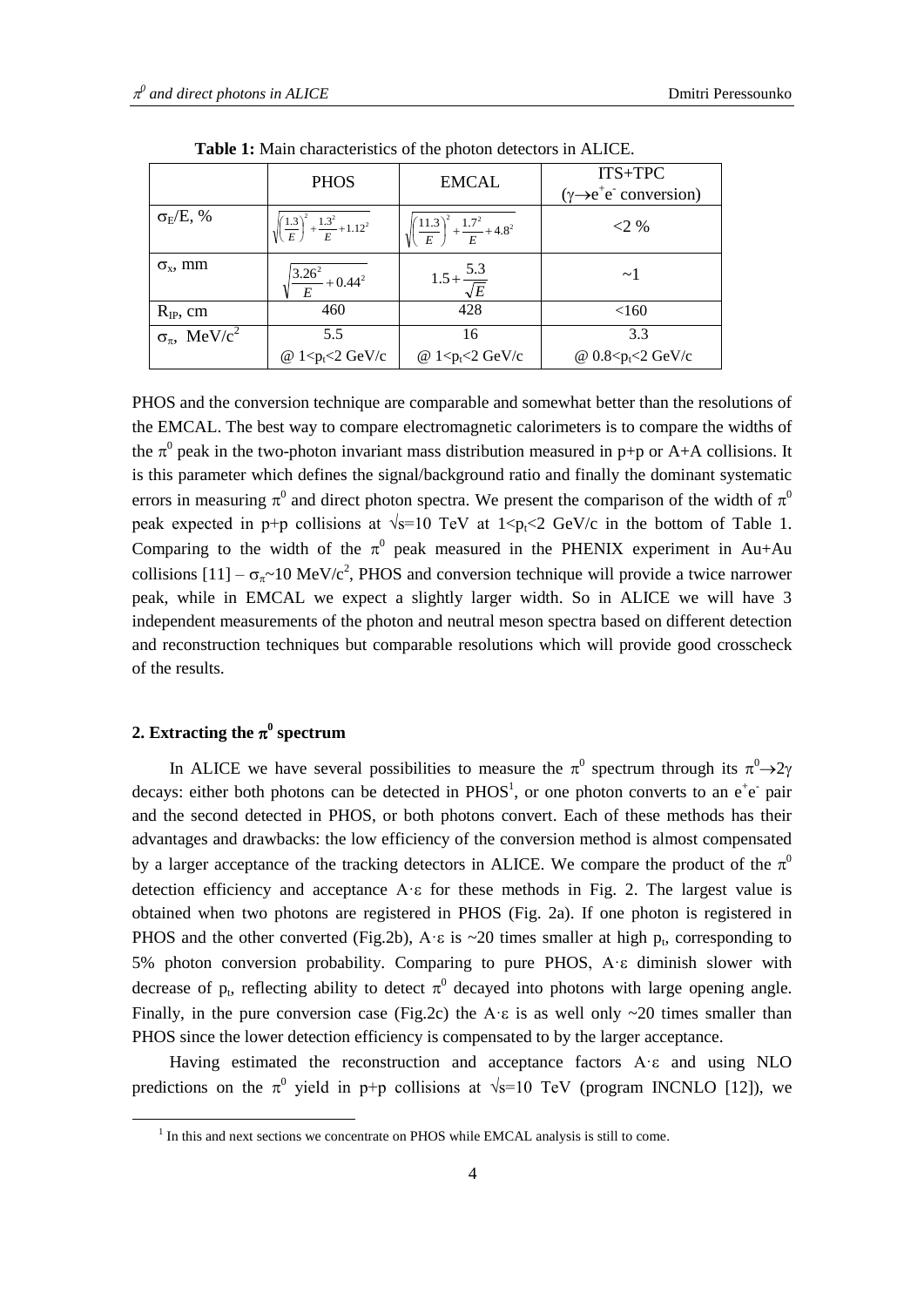

**Figure 2:** The product acceptance efficiency A  $\epsilon$  for  $\pi^0$  detection by 3 methods, (a) both photons in PHOS, (b) one photon in PHOS and second converted, (c) both photons converted.

estimated the number of registered  $\pi^0$ s in different scenarios of LHC running, see Figure 3. To define the accessible  $p_t$  range, we estimate the integrated luminosity. The ALICE Minimal Bias trigger includes all detectors, so the event rate is defined by the slowest one – the TPC.

TPC will operate with an initial event rate of 200 Hz, which corresponds approximately to the p+p luminosity of  $L=5.10^{27}$ , cm<sup>-2</sup>s<sup>-1</sup>. One month of data taking with this event rate results in  $JL=13$  nb<sup>-1</sup>. However, implementation of the PHOS standalone trigger on high- $p_t$  photons will lead to an increase of the effective luminosity up to the one expected at LHC startup  $L=5.10^{28}$ ,



**Figure 3:** The number of detected  $\pi^0$  (both photons in PHOS) in p+p collisions at  $\sqrt{s}$ =10 TeV for several values of the integrated luminosity.

 $cm^{-2}s^{-1}$ and even up to the nominal LHC luminosity L= $3.10^{30}$  cm<sup>-2</sup>s<sup>-1</sup>, which results in  $[L=130 \text{ nb}^{-1} \text{ and } [L=7800 \text{ nb}^{-1}]$ , correspondingly. This allows estimate of the accessible range for data taking with the ALICE Minimal Bias trigger and with the PHOS L1 trigger, see Fig.3: In the first case, one can reach  $p_t \sim 25$ GeV/c for both photons detected in PHOS and ~16 GeV/c in the conversion methods. Applying PHOS L1 trigger we extend our range up to  $p_t \sim 40 \text{ GeV/c}$ .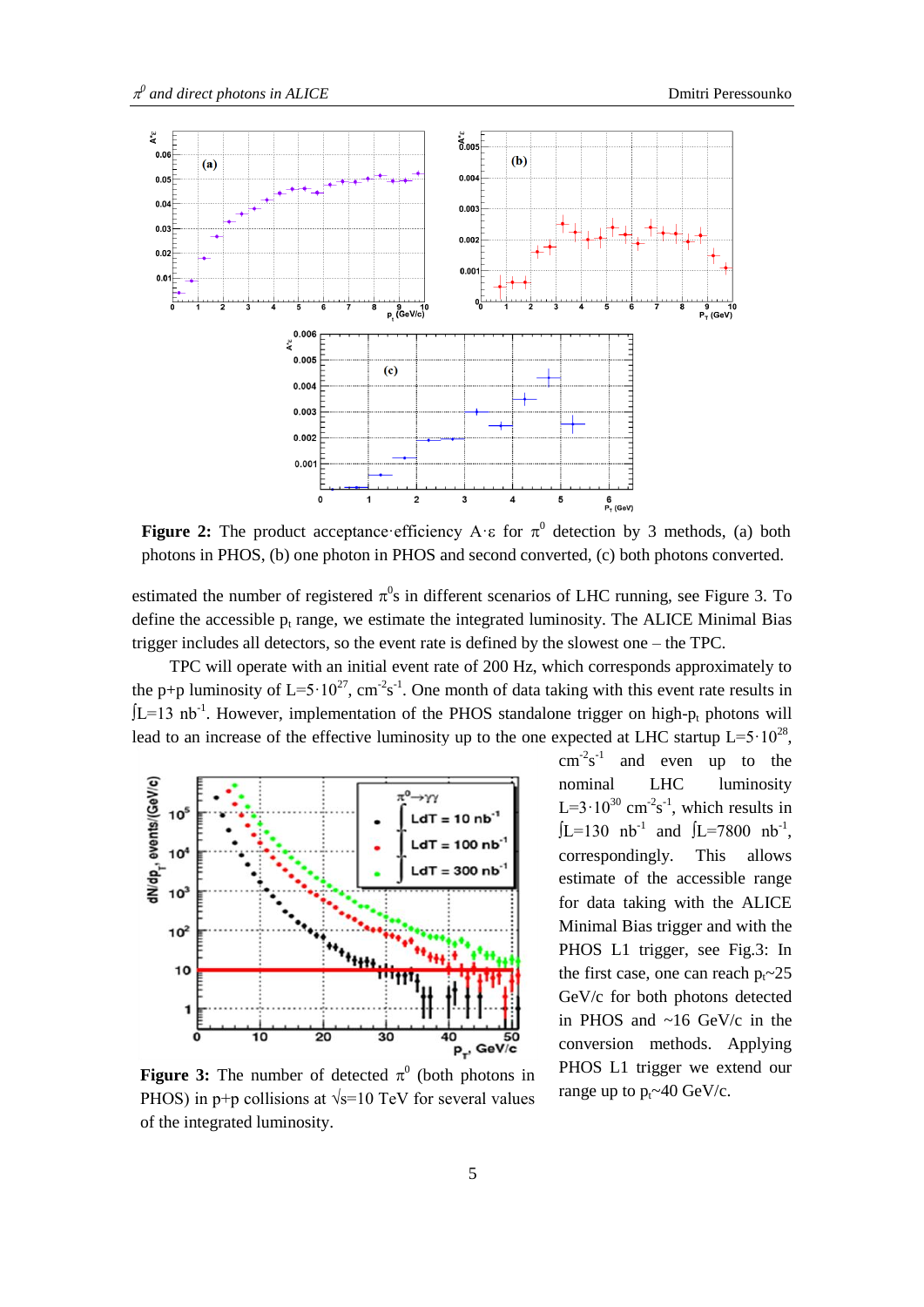#### **3. Direct photon spectrum**

Presently, a set of techniques for the measurement of the direct photon spectrum in  $p+p$ and A+A collisions have been developed. The most conventional one is the subtraction method, where one measures the inclusive photon spectrum as well as spectra of  $\pi^0$ ,  $\eta$ ,  $\omega$  and other hadrons, and subtracts the contribution of photonic decays of these mesons from the inclusive photon spectrum. To estimate the expected systematic errors of a direct photon spectrum measured with ALICE in Pb+Pb collisions, we use the systematic errors of the direct photon spectrum measured by the PHENIX collaboration in Au+Au collisions at  $\sqrt{s_{NN}}$ =200 GeV [13] and attempt for an extrapolation to LHC energy and the ALICE/PHOS detector. We take into



**Figure 4:** Comparison of the expected systematic error on direct photon extraction with predictions of direct photons excess over the decay photons.

account the difference in multiplicity, energy and position resolutions, the photon identification ability and the material budget in front of the calorimeter. In the Fig. 4 we compare the expected systematic errors (green band), to the theoretical predictions of excess of all photons with respect to the decay photons and estimate the region where direct photons can be measured. Three groups of lines represent different predictions: The blue lines do not account for energy loss effects in prompt photon spectrum and therefore probably

overestimate the ratio at high  $p_t$  [14]. In the second prediction (black and red curves) parton energy loss is taken into account, but neglected jet-thermal interaction, which should populate the intermediate region  $5 < p \leq 10$  GeV/c [15]. Finally, the magenta line shows a first estimate of the jet-thermal contribution [16]. According to Fig. 4, ALICE will be able to measure the direct photon spectrum down to 3 or even 1 GeV/c, depending on the physical scenario.

Another technique, which can be applied to the measurement of the direct photon spectrum, is isolation. It is based on the fact that hard hadrons and in particular  $\pi^0$ s are always accompanied by the softer part of the jet while the prompt photons which are emitted by the leading order pQCD processes do not have hard companions. Therefore, to find isolated photons, one defines some cone around the candidate and requires either absence of hard hadrons, or smallness of the total energy in this cone. In ALICE we will use PHOS or EMCAL to detect isolated photons and the central tracking system to find hadrons in the cone. Taking into account the final ALICE acceptance one has to define a rather small cone with opening angle  $R=0.2$ , but simulations show that this cone provides a purity of the isolated photon sample better than 7% with reasonable efficiency even in central Pb+Pb collisions [17]. In p+p collisions the result is similar [18]. In the same way as in the  $\pi^0$  case we estimated the accessible p<sub>t</sub> range in the upcoming p+p run:  $10 (15) GeV/c$  with minimal bias (PHOS) trigger.